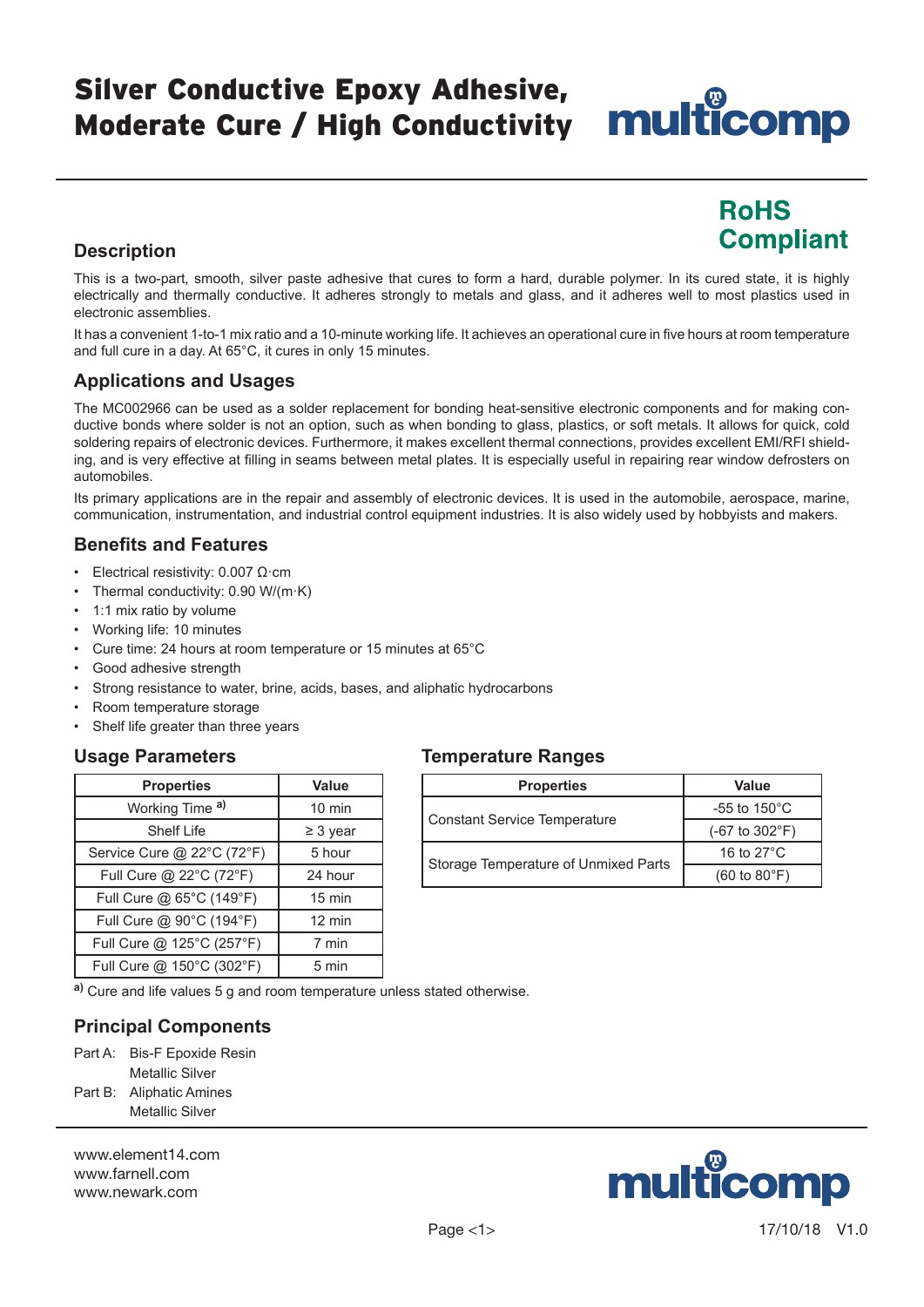## Silver Conductive Epoxy Adhesive, Suver Conductive Epoxy Admesive, Multicomp

#### **Properties of Cured MC002966**

| <b>Physical Properties</b>                | <b>Method</b>                 | Value <sup>a)</sup>        |                                    |
|-------------------------------------------|-------------------------------|----------------------------|------------------------------------|
| Colour                                    | Visual                        | Silver Grey                |                                    |
| Density @ 26°C (79°F)                     | <b>ASTM D 1475</b>            | 2.44 g/mL                  |                                    |
| Hardness                                  | Shore D durometer             | 70D                        |                                    |
| Tensile Strength                          | ASTM D 638                    | $15$ N/mm <sup>2</sup>     | (2200 lb/in <sup>2</sup> )         |
| Elongation                                | ASTM D 638                    | 0.3%                       |                                    |
| Compression Strength                      | ASTM D 695                    | 39 N/mm <sup>2</sup>       | (5700 lb/in <sup>2</sup> )         |
| Shear Strength                            | ASTM D 732                    | $1.6$ N/mm <sup>2</sup>    | (230 lb/in <sup>2</sup> )          |
| Lap Shear Strength (Aluminium 5052)       | <b>ASTM D 1002</b>            | 8.0 N/mm <sup>2</sup>      | (1 160 lb/in <sup>2</sup> )        |
| Izod Impact b)                            | ASTM D 256                    | $1.7$ kJ/mm <sup>2</sup>   | $(0.80 \text{ ft} * \text{lb/in})$ |
| <b>Flexural Strength</b>                  | ASTM D 790                    | $17$ N/mm <sup>2</sup>     | (2500 lb/in <sup>2</sup> )         |
| <b>Water Absorption</b>                   | ASTM D 570                    | 0.04%                      |                                    |
| Outgassing (Total Mass Loss) @ 24 h       | <b>ASTM E 595</b>             | 6.27%                      |                                    |
| Water Vapor Release (WVR)                 | ASTM E 595                    | 0.09%                      |                                    |
| Collectable Volatile Condensable Material | <b>ASTM E 595</b>             | 0.16%                      |                                    |
| Solderable                                |                               | <b>No</b>                  |                                    |
| <b>Electric Properties</b>                | <b>Method</b>                 | <b>Value</b>               |                                    |
| Volume Resistivity c)                     | Method 5011.5 in MIL-STD-883H | $0.007 \times \Omega^*$ cm |                                    |
| <b>Thermal Properties</b>                 | <b>Method</b>                 | Value                      |                                    |
| Thermal Conductivity @ 25°C (77°F)        | <b>ASTM E 1461</b>            | $0.903 W/(m*K)$            |                                    |
| Thermal Conductivity @ 50°C (122°F)       | <b>ASTM E 1461</b>            | $0.893 W/(m*K)$            |                                    |
| Thermal Conductivity @ 100°C (212°F)      | <b>ASTM E 1461</b>            | $0.813 W/(m*K)$            |                                    |
| Glass Transition Temperature (Tg)         | <b>ASTM D 3418</b>            | 50°C (122°F)               |                                    |
| <b>Heat Deflection Temperature</b>        | ASTM D 648                    | $48^{\circ}$ C             |                                    |
| CTE <sup>d)</sup> Prior $T_g$             | <b>ASTM E 831</b>             | 54 ppm/°C                  |                                    |
| CTE $d$ ) After Tg                        | <b>ASTM E 831</b>             | 169 ppm/°C                 |                                    |

**Note**: Specifications are for epoxy samples that were cured at 65 °C for 15 minutes. Additional curing time at room temperature was given to allow for optimum curing. Samples were conditioned at 23°C and 50% RH prior to most tests.

**a)** N/mm2 = MPa; lb/in2 = psi; **b)** Cantilever beam impact

**d)** The uncured epoxy mixture does not conduct electricity well and can have high resistance. To attain stated resistivity, ensure that the mix ratio is followed and that the product is fully cured by heat curing. Room temperature cures may give higher resistivity.

<sup>d)</sup> Coefficient of Thermal Expansion (CTE) units are in ppm/°C = in/in/°C × 10<sup>-6</sup> = unit/unit/°C × 10<sup>-6</sup>

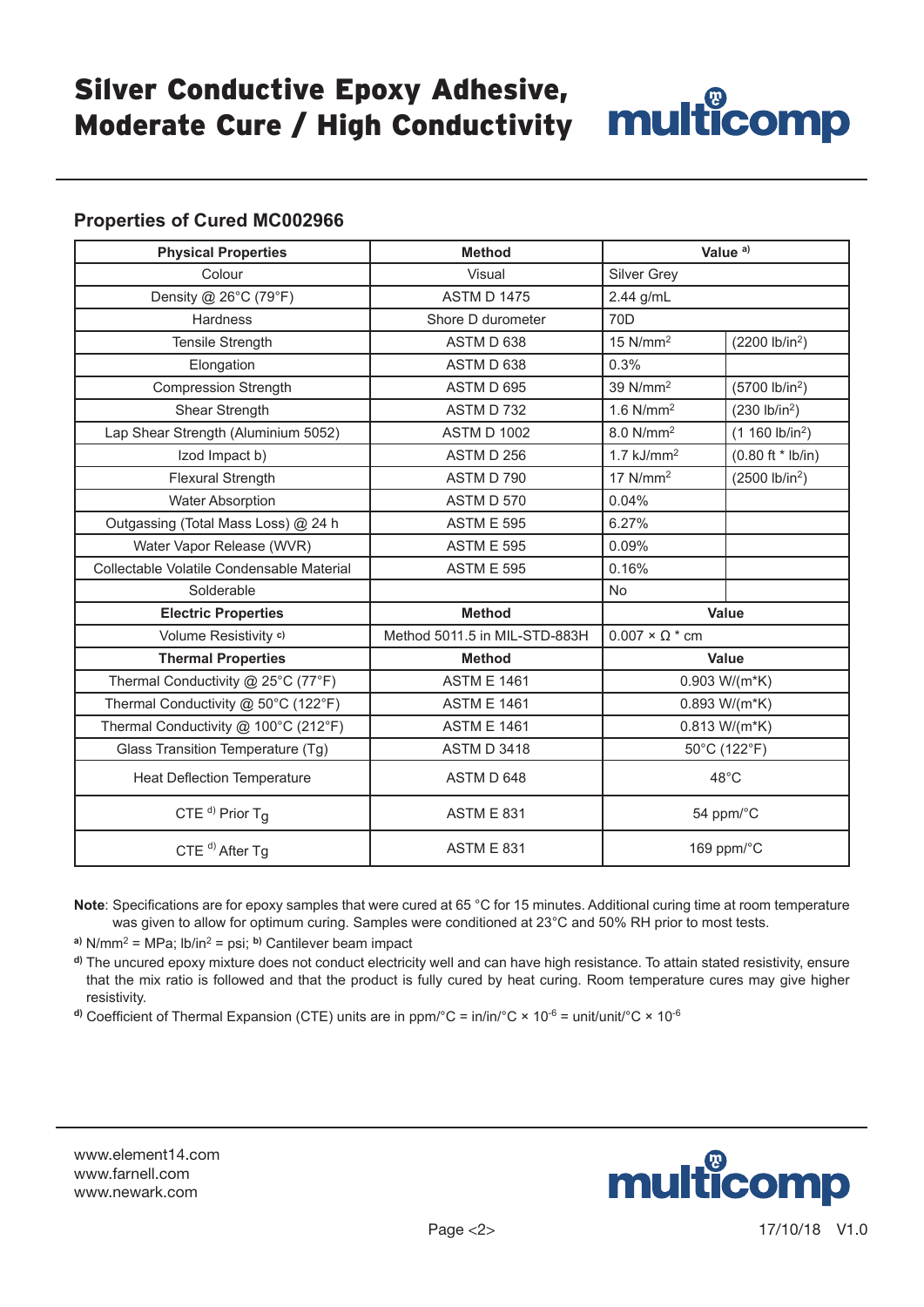

| <b>Physical Property</b>        | Mixture (1A:1B)                                  |                    |  |
|---------------------------------|--------------------------------------------------|--------------------|--|
| Colour                          | <b>Silver Grey</b>                               |                    |  |
| Density a)                      | $2.55$ g/mL                                      |                    |  |
| Mix Ratio by Volume (A:B)       | 1.0:1.0                                          |                    |  |
| Mix Ratio by Weight (A:B)       | 1.2:1.0                                          |                    |  |
| Solids Content (w/w)            | 93%                                              |                    |  |
| <b>Physical Properties</b>      | Part A                                           | Part B             |  |
| Colour                          | <b>Silver Grey</b>                               | <b>Silver Grev</b> |  |
| Density                         | $2.46$ g/mL                                      | $2.37$ g/mL        |  |
| <b>Flash Point</b>              | >150°C (302°F)                                   | >93°C (199°F)      |  |
| Resistivity of uncured material | Off-scale (no reading)<br>Off-scale (no reading) |                    |  |

**Properties of Uncured MC002966**

**a)** Calculated value based on measures densities of each part

#### **Compatibility**

**Adhesion** - As seen in the substrate adhesion table, the MC002966 epoxy adheres to many materials found on printed circuit assemblies; however, contaminants like water, oil, and greasy flux residues may affect adhesion. If contamination is present, clean the printed circuit assembly with electronic cleaner.

|  |  | <b>Substrate Adhesion in Decreasing Order</b> |  |
|--|--|-----------------------------------------------|--|
|--|--|-----------------------------------------------|--|

| <b>Physical Properties</b>  | <b>Adhesion</b> |
|-----------------------------|-----------------|
| Aluminium                   | Stronger        |
| Steel                       |                 |
| Fiberglass                  |                 |
| Wood                        |                 |
| Paper, Fiber                |                 |
| Glass                       |                 |
| Rubber                      |                 |
| Polycarbonate               |                 |
| Acrylic                     |                 |
| Polypropylene <sup>a)</sup> | Weaker          |

**a)** Does not bond to polypropylene

#### **Storage**

Store between 16 and 27°C (60 and 80 °F) in dry area away from sunlight. Prolonged storage or storage at or near freezing temperatures can result in crystallization. If crystallization occurs, reconstitute the component to its original state by temporarily warming it to 50 to 60°C (122 to 140°F). To ensure full homogeneity, stir thoroughly the warm component, reincorporating all settled material. Re-secure container lid and let cool down before use.

#### **Application Instructions**

Follow the procedure below for best results.

For mixing quantities that are less than 1 mL in size or for stricter stoichiometry control, mix by weight ratio instead (requires a high precision balance). Heat cure is recommended to get the best possible conductivity.